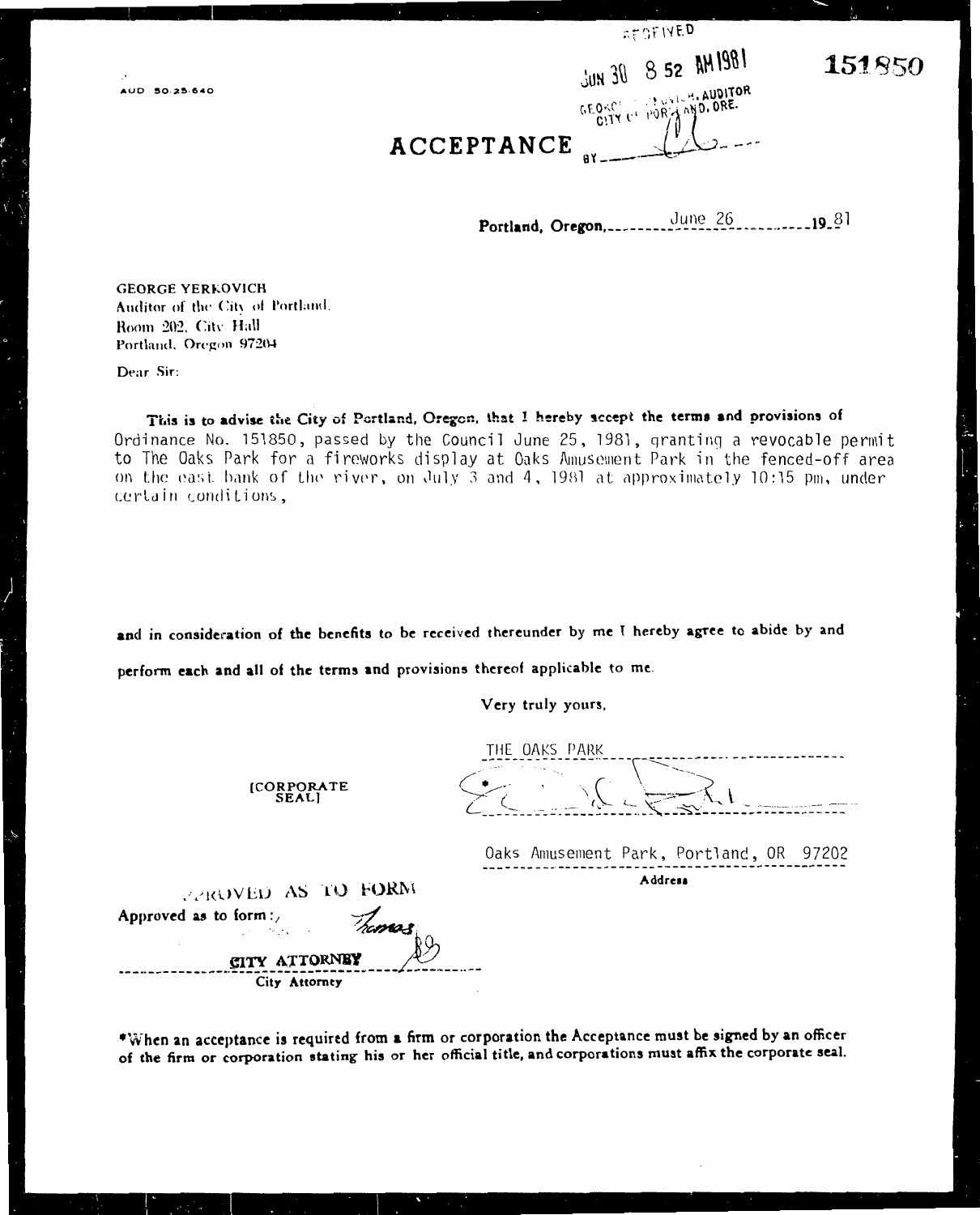#### ORDINANCE NO. **151850**

An Ordinance granting a revocable permit to The Oaks Park for a fireworks display at Oaks Amusement Park in the fenced·-off area on the cast bank of the river, on July 3 and 4, 1981 at approximately 10;15 pm, under certain conditions and declaring an emergency.

The City of Portland ordains:

Section 1. The Council finds:

- 1. That The Oaks Park, has heretofore filed a request for a revocable permit to have a fireworks display at Oaks Amusement Park on July 3 and 4, 1981 at approximately 10:15 pm.
- 2. That under the provisions of ORS, Chapter 480, the sale nnd use of fireworks in the State of Oregon are prohibited except under certain circumstances therein recited.
- 3. That the request has been approved by the Fire Marshal as ex-officio Assistant State Fire Marshal by provisions of ORS 476.060 who, under authority of ORS, Chapter 480, and pursuant to Section 31.44.250(b) of the Code of the City of Portland, has authority to grant a pennit in the name of the State Fire Marshal.
- 4. Further, that by the provision of the State Law permitting such displays, the same shall be under the supervision of the chiefs of the Bureaus of Fire and Police.

NOW, THEREFORE, the Council directs:

- a. That the action of the Commissioner-in-charge of the issuing of the permit be ratified and that a revocable permit hereby be granted to The Oaks Park to stage a fireworks display at Oaks Amusement Park on July 3 and 4, 1981 at approximately 10:15 pm, or in the event of inclement weather additional date to be approved by the Fire Marshal; that such display shall be under the control and supervision of the Bureau of Police and the Fire Marshal, Bureau of Fire, and shall be staged in conformity with the regulations and limitations set forth in ORS, Chapter ·180, and the rules and regulations promulgated under authority of said chapter by the State Fire Marshal, and under the following conditions:
	- L. The permittee shall have first filed with the Auditor of the City of Portland, on a form approved by the City Attorney, an insurance policy or certificate of insurance in the sum of \$1,000,000 for bodily injury and property damage. Said insurance is to protect the City of Portland, its officers, agents and employees.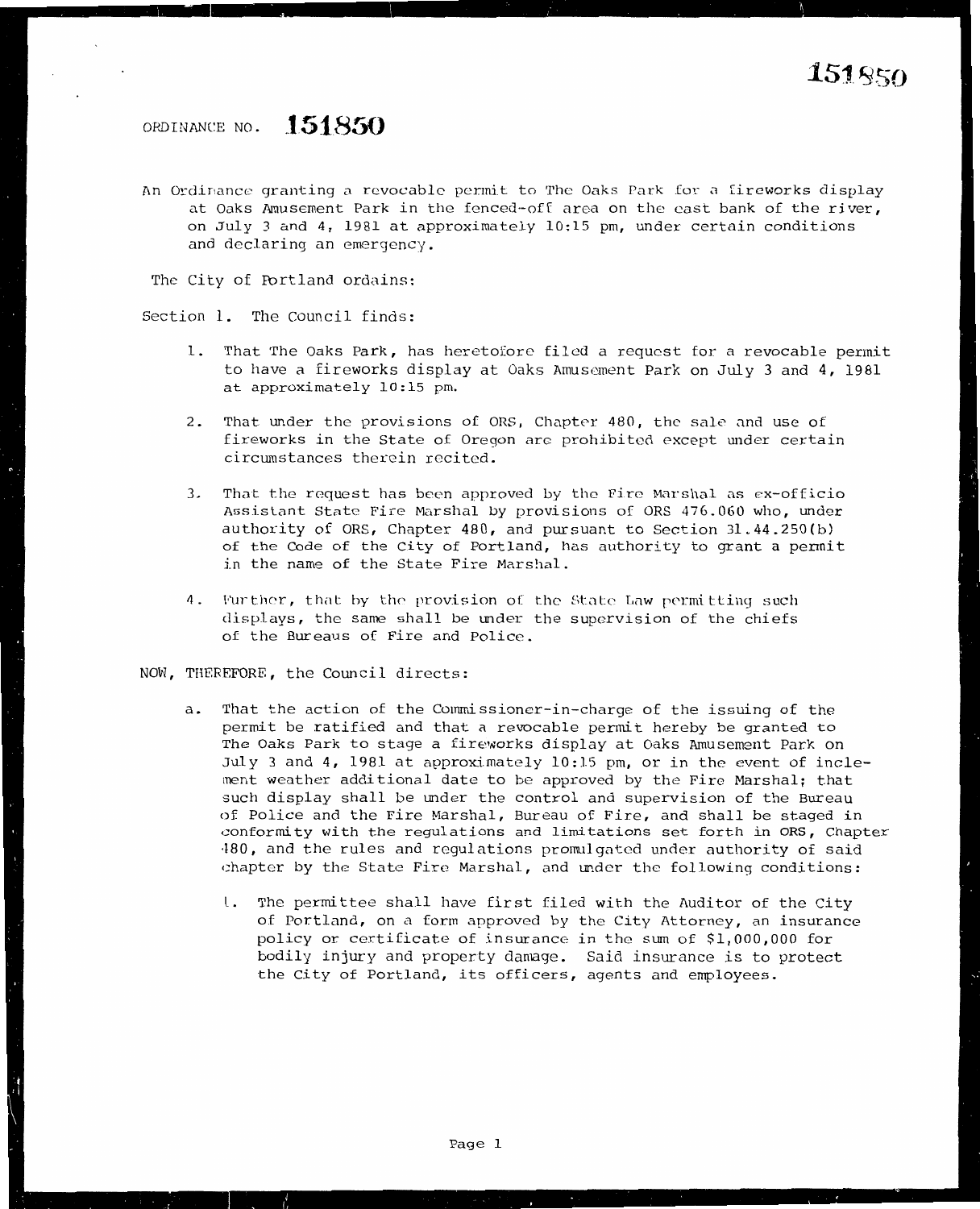- 2. The display shall be limited to the fireworks specifically listed in the application to the State and City Fire Marshals for the dates and place therein designated.
- 3. The display, handling and transportation of fireworks shall be under the direct supervision of Dale Pritchard, Oaks Amusement Park, Portland, Oregon 97202.
- The permittee shall effectively supervise the fireworks display 4. to prevent unauthorized persons from entering within the firing range of any fireworks device or within 50 feet of any shed, truck or magazine in which the fireworks are stored. All combustible debris, defective and/or unfired fireworks shall be removed from the premises and the City of Portland within six hours of the final display. The fireworks shall be returned to their original storage vaults.
- 5. The firing platform or location should not be closer than 200 feet to any audience, combustible structure, occupied parking lot, or land bearing a combustible crop.
- 6. Fireworks displays conducted in areas that contain dry grass should be wet down before firing the display.
- 7. Fireworks stored on the premises of the display site shall be stored in an approved, secured, Class II magazine bearing lettering 3 inches high, "EXPLOSIVES. KEEP FROM FIRE".
- 8. The Chief of Police, Fire Chief, Fire Marshal or their designated representatives, may stop or cancel the authorized display in the event conditions develop which might tend to endanger lives or property.
- 9. Two (2) Class 2A fire extinguishers shall be provided in the firing area, and personnel in the firing area shall be knowledgeable in their use and operation.
- 10. Smoking shall not be permitted in the firing area.
- 11. Approval of application to U.S. Coast Guard for Marine Event to discharge fireworks over Willamette River must be in hand before any fireworks are discharged.
- Section 2. This permit shall not be in force and effect until and unless the permittee shall have first filed with the Auditor of the City of Portland in a form approved by the City Attorney, a document in writing accepting the terms and conditions of this ordinance.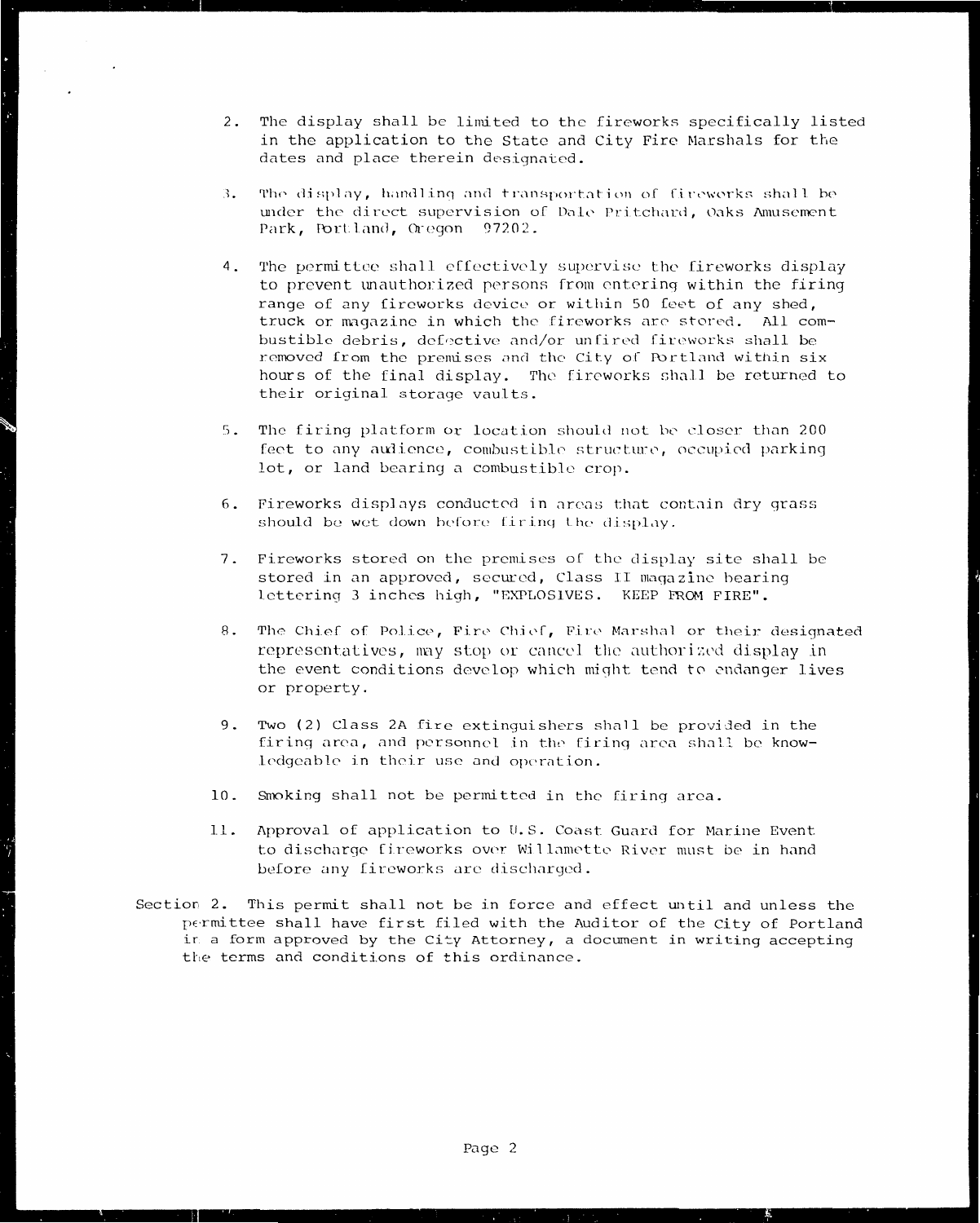### **ORDINANCE No.**

Section 3. The council declares that an emergency exists because prompt enactment is required in order that ratification of the granting of the permit may be made and the required documents heretofore filed with the Auditor may be attached and recorded without delay; therefore, this ordinance shall be in force and effect from and after its passage by the Council.

Passed by the Council, **JUN 2 5 1981** 

Commissioner Schwab M. A. Pittmon/mlw June 4, 1981

**Attest:**  $\left( \begin{array}{ccc} 1 & 1 \\ 1 & 1 \end{array} \right)$  $\mathcal{O}/\mathcal{O}$ *v,~,c* 

**of Portland**